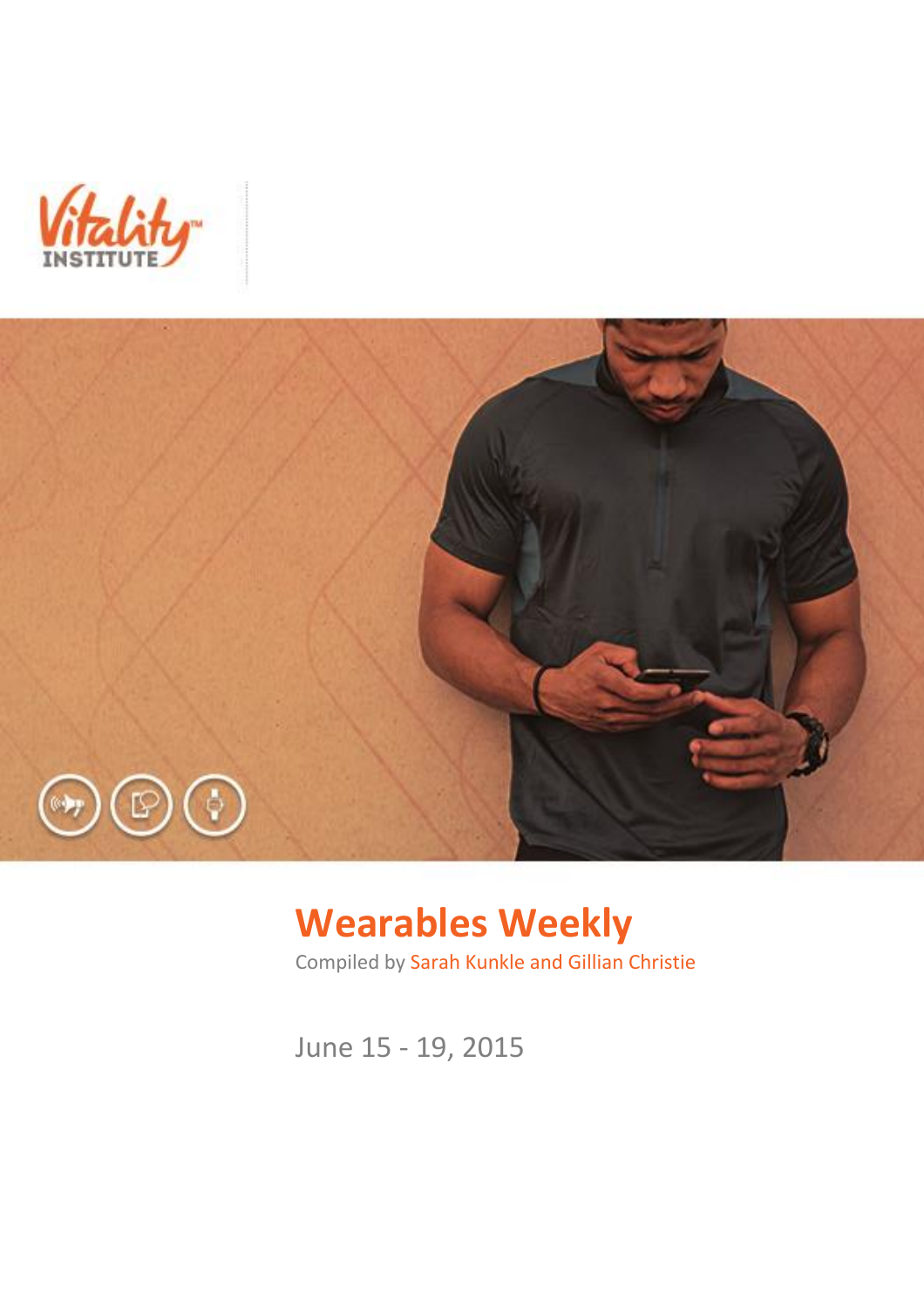

## **Fitbit IPO Prices Above Expectations**

#### *[Read More Here](http://www.wsj.com/articles/fitbit-ipo-prices-at-20-a-share-above-expectations-1434582147)*

Fitbit raised about \$732 million in its initial public offering by selling 36.6 million shares at \$20 per share, significantly higher than the original estimate of \$14 per share. The IPO is the third largest in the US this year and gives Fitbit a valuation of over \$4 billion. The deal, led by Morgan Stanley, Deutsche Bank, and Bank of America, was bolstered by Fitbit's strong financials – Fitbit is one of only a few companies to go public this year that is already profitable.



### **Misfit CEO: Wearables Need To Be Easier to Use**



#### *[Read More Here](http://www.cnbc.com/id/102763573)*

In an interview with CNBC, Sonny Vu, CEO of wearable device manufacturer Misfit, emphasized device usability as fundamental for the wearable market. Vu also noted the need for wearable companies to prove their utility beyond basic sensing capabilities. These remarks occurred in the days leading up to the much anticipated initial public offering of Misfit's competitor, Fitbit.

#### **Wearables at Work**

#### *[Read More Here](http://www.ft.com/intl/cms/s/2/d7eee768-0b65-11e5-994d-00144feabdc0.html)*

In addition to using wearables to encourage healthy behaviors, some employers are using this technology to monitor employees. Profusion, a data science company, recently implemented a project that tracked 171 personal metrics for 31 volunteers among its staff. Analysts then used this data to cluster staff into different categories based on behavioral patterns. Employee surveillance is not a novel concept: current examples include GPS trackers for delivery drivers and software that monitors officer workers' website activity. One expert predicts a future in which employers have access to a real-time "employee performance dashboard" with biometrics such as sleep quality displayed.

## **A New Kind of Wearable**

#### *[Read More Here](http://newsroom.cisco.com/feature-content?type=webcontent&articleId=1644611)*

When most people hear the term wearable technology, they think of watches and fitness trackers like Apple Watch and Fitbit. It seems the next frontier is smart clothing: fabric with micro-sensors embedded directly into the material so that it can better measure body heat, movement, and other biometric information. In addition to the fitness and wellness markets, there are potential applications for smart fabric to be used as protective equipment for workers who could potentially be exposed to chemicals and other environmental stresses.